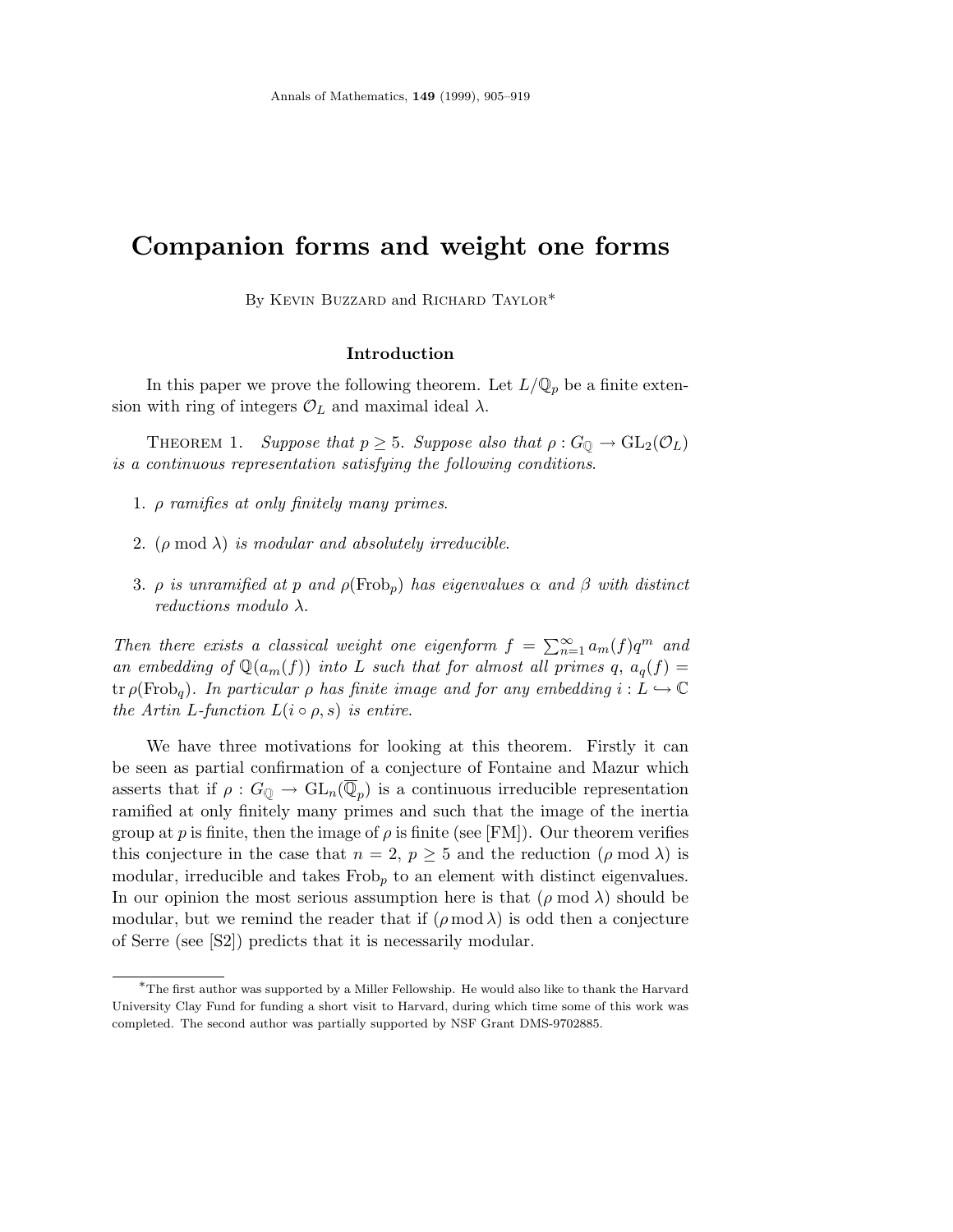Our second motivation is that our theorem gives a partial answer to the question: When is the weight one specialisation of a Hida family of ordinary eigenforms a classical weight one form? This question was raised by Mazur and Wiles (see [MW]), who showed that the answer is not "always". We expect the answer to be: Whenever the image of inertia at  $p$  in the corresponding specialisation of the associated Galois representation is finite. Our theorem gives partial confirmation of this expectation (see Corollary 3).

Our third motivation was that this work forms part of a program, outlined by one of us (RT) in 1992 (first to Wiles and later to other people), to prove the Artin conjecture for certain odd two dimensional icosahedral representations. If our main theorem could be extended to include the case  $p = 2$ , subject to the additional hypothesis that  $\rho$  is odd, then combining it with the main theorem of [ST] we would obtain the Artin conjecture in this case, subject to some local conditions (certainly in the case the representation is unramified at 2, 3 and 5 and the inertial degree of 2 in the  $A_5$  extension is  $> 2$ ). The basic arguments of this paper seem to work for  $p = 2$ , but unfortunately some of our references exclude this prime. We believe the only place this poses a serious problem is the reference to the work of Wiles [W], Taylor-Wiles [TW] and Diamond [D]. Extensions of these results in a suitable way to the case  $p = 2$  are currently being investigated by Mark Dickinson for his Harvard Ph.D.

Since writing the original draft of this paper we have discovered that our methods also give partial, but significant, answers both to a question of Gouvea and a question of Serre. The former concerns for which eigenvalues of  $U_p$  a *p*-adic modular form can be overconvergent (see [Go, p. 53]). The latter concerns when a mod *p* weight one eigenform of level prime to *p* can be lifted into characteristic zero. These applications are described at the end of Sections 2 and 3 respectively.

Outlining the proof of our main theorem, we first use results of Gross [Gr] to find two weight 2 mod *p* eigenforms  $\overline{f}_\alpha$  and  $\overline{f}_\beta$  of level  $Np$  (where  $p/N$ ) whose associated Galois representations are  $(\rho \mod \lambda)$ . They differ however in that the eigenvalues of  $U_p$  on  $f_\alpha$  and  $f_\beta$  are  $\alpha$  and  $\beta$ . Then we use the results of Wiles [W] as completed by Taylor and Wiles [TW] and extended by Diamond [D] to show that there are Λ-adic eigenforms (in the sense of Hida [H2])  $F_\alpha$  and  $F_\beta$  lifting  $\overline{f}_\alpha$  and  $\overline{f}_\beta$  respectively, whose associated Galois representations specialise in weight one to *ρ*. Specialising *F<sup>α</sup>* and *F<sup>β</sup>* in weight one gives two overconvergent *p*-adic weight one modular forms  $f_\alpha$  and  $f_\beta$ . We let  $f = (\alpha f_\alpha - \beta f_\beta)/(\alpha - \beta)$  and  $f' = (f_\alpha - f_\beta)/(\alpha - \beta)$ . There are two natural projections  $\pi_1, \pi_2 : X_0(p) \to X$ . We show that, restricted to a certain rigid subspace,  $\pi_2^* f' = \pi_1^* h$  for some *h* defined on a rigid subspace of  $X = X_1(N)$ including the central parts of the supersingular discs. Moreover we show that *h* and *f* glue together to give a weight one form defined on the whole of *X*. This is the weight one form we are looking for.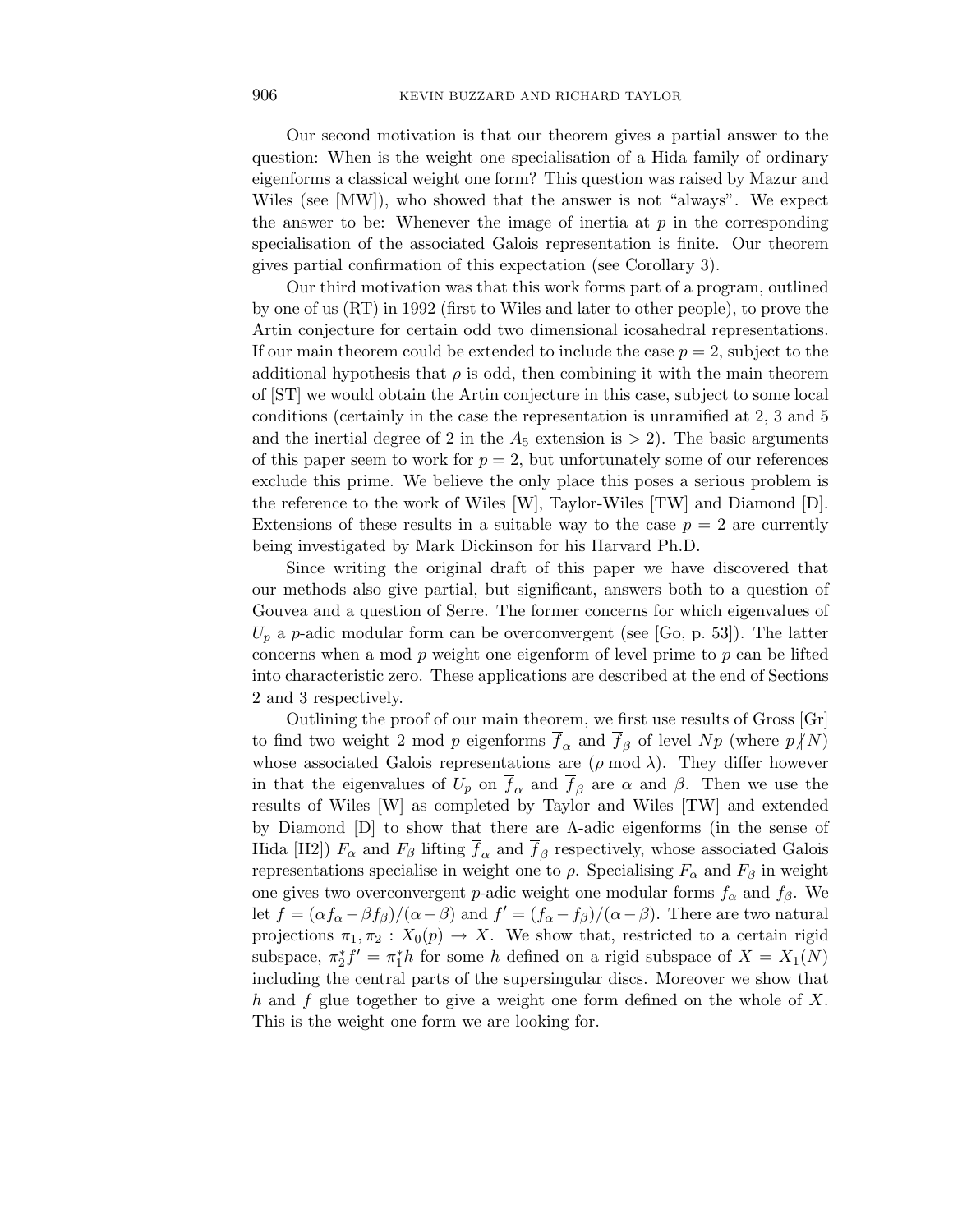It is a pleasure to acknowledge the debt this work owes to the work of Gross [Gr] and to the various works of Coleman on *p*-adic modular forms. We would also like to thank Brian Conrad, Naomi Jochnowitz, Barry Mazur and particularly Robert Coleman for useful conversations.

#### **1.** Λ**-adic companion forms**

Throughout this paper we will fix a prime  $p \geq 5$  and an integer  $N \geq 5$ which is not divisible by *p*.

We will let  $S_k(\Gamma_1(M))$  denote the space of weight *k* cusp forms on  $\Gamma_1(M)$ with rational integer *q*-expansion at infinity. This space comes with an action of  $(\mathbb{Z}/M\mathbb{Z})^{\times}$  (via the diamond operators  $x \mapsto \langle x \rangle$ ), the Hecke operators  $T_q$ for any prime  $q/M$ , and the Hecke operators  $U_q$  for any prime  $q/M$ . For any prime  $q/M$  we define  $S_q = q^{k-1}\langle q \rangle$  (note that we have not followed our normal convention for the normalisation of  $S_q$ ), and for any  $n \in \mathbb{Z}_{\geq 1}$  we define  $T(n)$ by the following formulae:

- $T(n_1 n_2) = T(n_1) T(n_2)$  if  $n_1$  and  $n_2$  are coprime;
- $\sum_{r=0}^{\infty} T(q^r)X^r = (1 T_qX + S_qX^2)^{-1}$  if  $q \nmid M$ ; •  $T(q^r) = U_q^r$  if  $q|M$ .

Let  $h_k(M)$  denote the Z-algebra generated by all these Hecke operators acting on  $S_k(\Gamma_1(M))$ . There is a perfect duality

$$
S_k(\Gamma_1(M)) \times h_k(M) \longrightarrow \mathbb{Z}
$$
  
(f, T)  $\longrightarrow$   $a_1(f|T)$ ,

where  $a_m(g)$  denotes the coefficient of  $q^m$  in the *q*-expansion at infinity of *g*.

Whenever it makes sense we will let  $e = \lim_{r \to \infty} U_p^{r!}$ , the Hida idempotent. Following Hida we set

$$
h^0(N)=\lim_{\leftarrow}e(h_2(Np^r)\otimes_{\mathbb{Z}}\mathbb{Z}_p).
$$

Note that the operators  $T(n)$  for  $n \geq 1$  and  $S_q$  for q not dividing Np are compatible with the projection maps and commute with *e*, and so give rise to operators  $T(n)$  and  $S_q$  in  $h^0(N)$ . Moreover we have a natural map

$$
\langle \ \ \rangle : \mathbb{Z}_p^{\times} \times (\mathbb{Z}/N\mathbb{Z})^{\times} = \lim_{\leftarrow} (\mathbb{Z}/Np^r\mathbb{Z})^{\times} \to h^0(N)^{\times}.
$$

We let  $\Lambda = \mathbb{Z}_p[[(1 + p\mathbb{Z}_p)^{\times}]]$  and  $u = (1 + p) \in (1 + p\mathbb{Z}_p)^{\times} \subset \Lambda^{\times}$ . Thus  $\Lambda \cong \mathbb{Z}_p[[(u-1)]]$ . If  $\zeta$  is a *p*-power root of unity we let  $\psi_{\zeta} : (1+p\mathbb{Z}_p)^{\times} \to \mathbb{Z}_p[\zeta]^{\times}$ denote the continuous homomorphism taking *u* to *ζ*. We also let it denote the corresponding homomorphism  $\Lambda \to \mathbb{Z}_p[\zeta]$ . Note that  $h^0(N)$  is a  $\Lambda$ -module via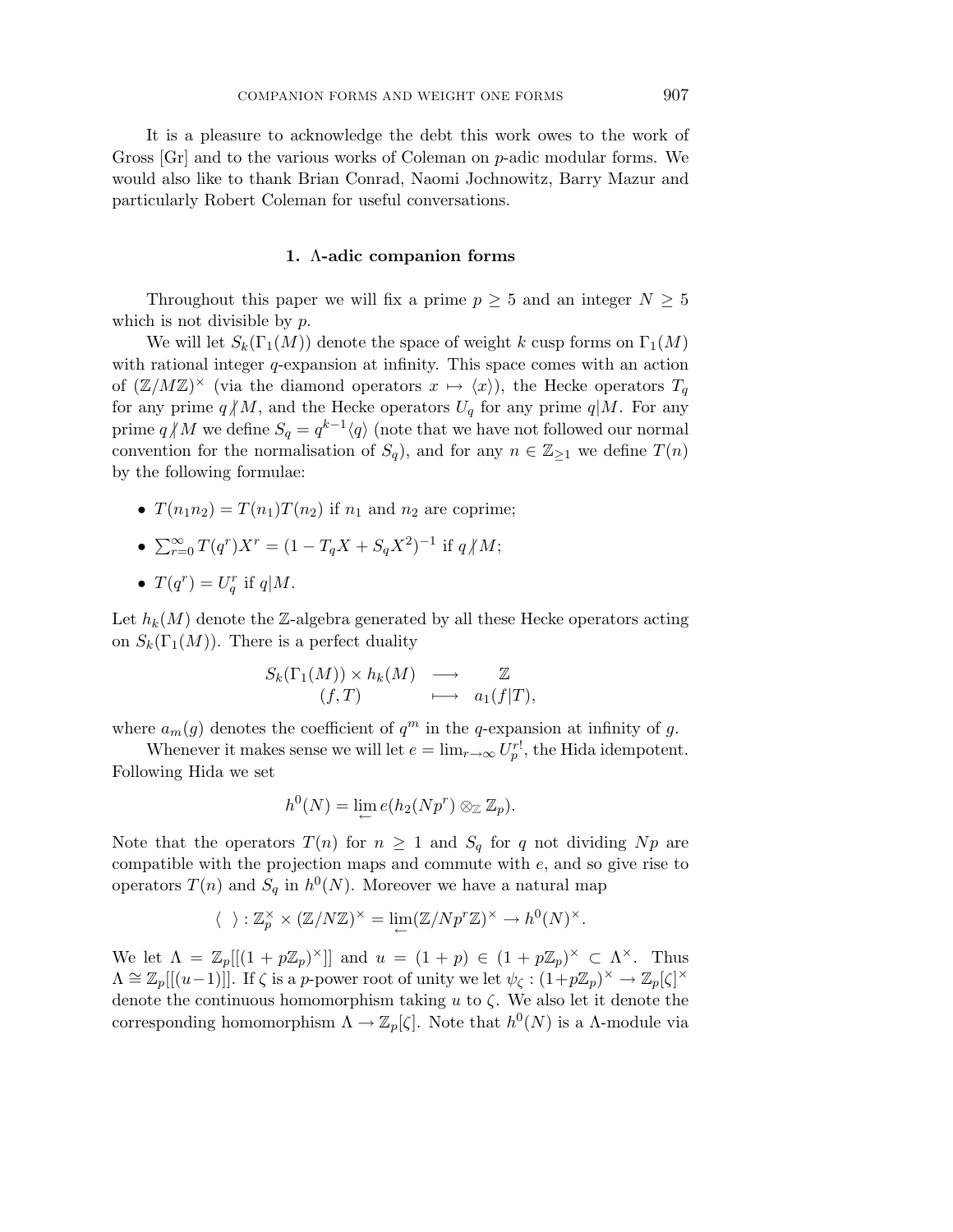$(1 + p\mathbb{Z}_p)^{\times} \to h^0(N)^{\times}$  by  $u \mapsto \langle u \rangle$ . Hida (see [H2]) proves that  $h^0(N)$  is a finite free Λ-module and that for any  $k \geq 2$  and  $\zeta$  a primitive  $p^r$  root of unity

$$
(h^0(N) \otimes_{\mathbb{Z}_p} \mathbb{Z}_p[\zeta])/ (u - (1+p)^{k-2}\zeta)(h^0(N) \otimes_{\mathbb{Z}_p} \mathbb{Z}_p[\zeta])
$$

is isomorphic to the maximal quotient of  $e(h_k(Np^{r+1}) \otimes_{\mathbb{Z}} \mathbb{Z}_p[\zeta])$  where  $\langle x \rangle =$  $\psi_{\zeta}(x)$  for all  $x \in (\mathbb{Z}/Np^{r+1}\mathbb{Z})^{\times}$  with  $x \equiv 1 \mod Np$ . This isomorphism further takes the Hecke operators  $T(n)$ ,  $T_q$ ,  $S_q$  and  $U_q$  to themselves. For  $k = 1$  it is known that in general such an isomorphism does not exist; see for instance [MW].

We set  $S^0(N) = \text{Hom}_{\Lambda}(h^0(N), \Lambda)$ . Elements  $F \in S^0(N)$  are called  $\Lambda$ -adic forms. There is an injection  $S^0(N) \hookrightarrow \Lambda[[q]]$  which takes  $F$  to  $\sum_{n=1}^{\infty} F(T(n))q^n$ and which is called the *q*-expansion map. If  $\mathcal L$  is a finite field extension of the field of fractions of  $\Lambda$  then we call  $F \in S^{0}(N) \otimes_{\Lambda} \mathcal{L} = \text{Hom}_{\Lambda}(h^{0}(N), \mathcal{L})$  a Λ-adic eigenform if it is a Λ-algebra homomorphism  $h^0(N)$  → L. We call two *Λ*-adic eigenforms  $F_1$  ∈  $S^0(N)$  ⊗<sub>Λ</sub>  $\mathcal{L}_1$  and  $F_2$  ∈  $S^0(N)$  ⊗<sub>Λ</sub>  $\mathcal{L}_2$  equivalent if there are a finite extension  $\mathcal{L}_3$  of the field of fractions of  $\Lambda$  and embeddings of  $\Lambda$ -algebras  $\mathcal{L}_1 \hookrightarrow \mathcal{L}_3$  and  $\mathcal{L}_2 \hookrightarrow \mathcal{L}_3$  which send  $F_1$  and  $F_2$  to the same element of  $S^0(N) \otimes_\Lambda \mathcal{L}_3$ . Equivalence classes of A-adic eigenforms are in bijection with height zero primes of  $h^0(N)$  via the map which sends an eigenform to its kernel. If  $k \in \mathbb{Z}_{\geq 2}$  and  $\zeta$  is a primitive  $p^r$ th root of unity then the map

$$
F \longmapsto \sum_{n=1}^{\infty} (F(T(n)) \bmod (u - (1+p)^{k-2}\zeta))q^n
$$

gives rise to an isomorphism of

$$
(S^0(N) \otimes_{\mathbb{Z}_p} \mathbb{Z}_p[\zeta])/(u - (1+p)^{k-2}\zeta)(S^0(N) \otimes_{\mathbb{Z}_p} \mathbb{Z}_p[\zeta])
$$

with the maximal subspace of  $e(S_k(\Gamma_1(Np^{r+1})) \otimes_{\mathbb{Z}} \mathbb{Z}_p[\zeta])$  where  $\langle x \rangle = \psi_\zeta(x)$ for all  $x \in (\mathbb{Z}/Np^{r+1}\mathbb{Z})^{\times}$  with  $x \equiv 1 \mod Np$ .

We will let  $\chi^{\text{cyclo}}$  denote the usual character

$$
G_{\mathbb{Q}} \twoheadrightarrow \mathrm{Gal}\left(\mathbb{Q}(\zeta_{Np^{\infty}})/\mathbb{Q}\right) \cong \mathbb{Z}_p^{\times} \times (\mathbb{Z}/N\mathbb{Z})^{\times} \hookrightarrow \mathbb{Z}_p[[\mathbb{Z}_p^{\times} \times (\mathbb{Z}/N\mathbb{Z})^{\times}]]^{\times} \\
= \Lambda[(\mathbb{Z}/Np\mathbb{Z})^{\times}]^{\times}.
$$

Also note that the map  $q \mapsto S_q$  extends (when we embed the primes not dividing  $Np$  diagonally in  $\mathbb{Z}_p^{\times} \times (\mathbb{Z}/N\mathbb{Z})^{\times}$  to a homomorphism  $S : \mathbb{Z}_p^{\times} \times$  $(\mathbb{Z}/N\mathbb{Z})^{\times} \to h^{0}(N)^{\times}$  which sends  $(x_p, x^p)$  to  $x_p \langle (x_p, x^p) \rangle$  for  $x_p \in \mathbb{Z}_p^{\times}$  and  $x^p \in$  $(\mathbb{Z}/N\mathbb{Z})^{\times}$ . Thus  $S = S_p \times S^p$  where  $S_p : \mathbb{Z}_p^{\times} \to h^0(N)^{\times}$  and  $S^p : (\mathbb{Z}/N\mathbb{Z})^{\times} \to$  $h^0(N)^\times$ . Also *S* extends to a homomorphism  $\Lambda[(\mathbb{Z}/Np\mathbb{Z})^\times] \to h^0(N)$ .

If m is a maximal ideal of  $h^0(N)$  we will let  $k(m)$  denote its residue field. There is a unique (up to conjugation) continuous semisimple representation  $\overline{\rho}_{\mathfrak{m}} : G_{\mathbb{Q}} \to GL_2(k(\mathfrak{m}))$  such that for all primes  $q/Np$  the representation is unramified and  $\text{tr } \overline{\rho}_{\mathfrak{m}}(\text{Frob}_q) = T_q$ . We call  $\mathfrak{m}$  Eisenstein (respectively non-Eisenstein) if  $\bar{\rho}_{m}$  is absolutely reducible (resp. absolutely irreducible). If m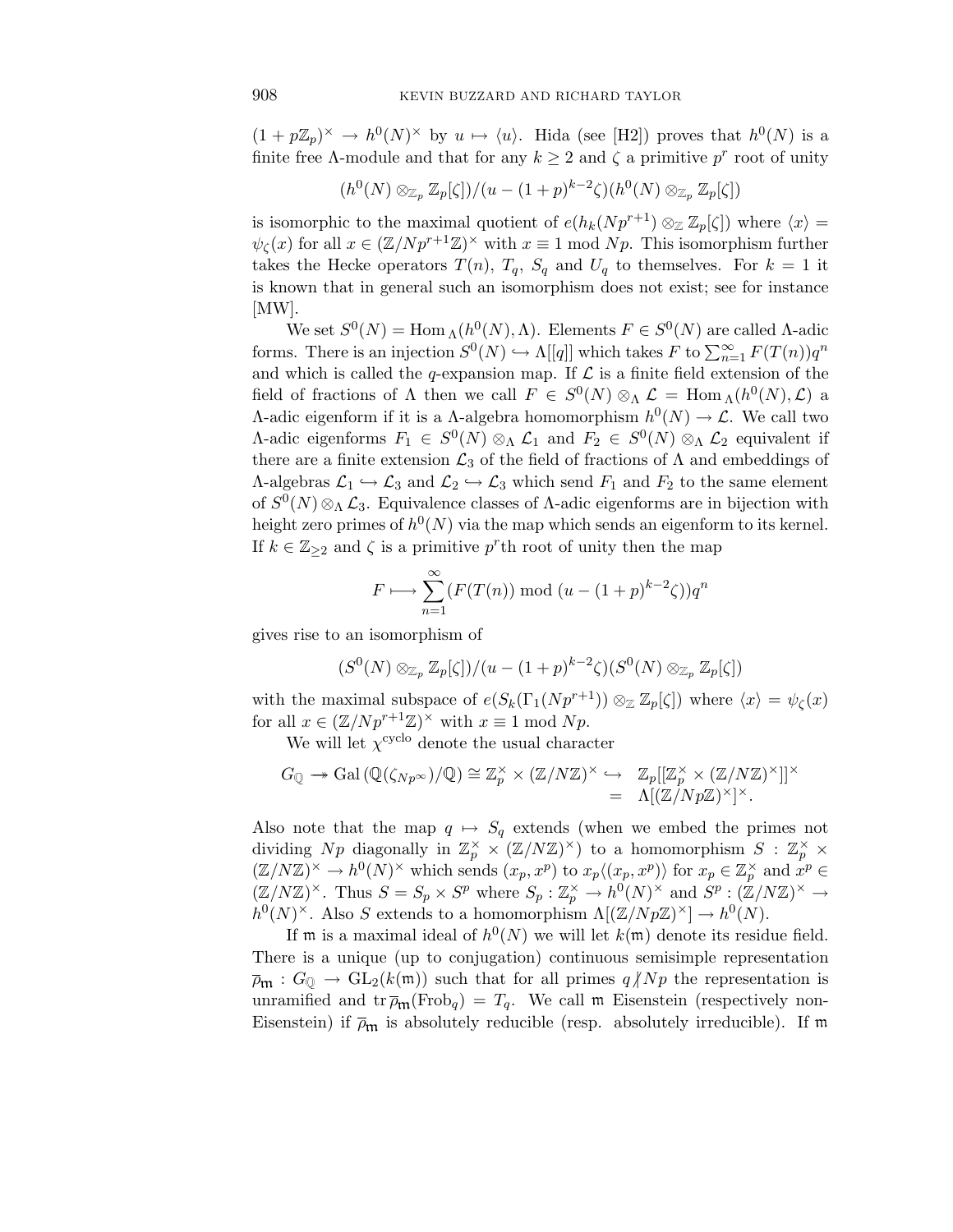is a non-Eisenstein maximal ideal of  $h^0(N)$  then there is a unique (up to conjugation) continuous representation

$$
\rho_{\mathfrak{m}}: G_{\mathbb{Q}} \longrightarrow \mathrm{GL}_2(h^0(N)_{\mathfrak{m}})
$$

such that for primes  $q/Np$ ,  $\rho_{\mathfrak{m}}$  is unramified at  $q$  and  $\operatorname{tr}\rho_{\mathfrak{m}}(\operatorname{Frob}_q) = T_q$ . (See [H2].) Moreover det  $\rho_{\mathfrak{m}} = S \circ \chi^{\text{cyclo}}$  and

$$
\rho_{\mathfrak{m}}|_{G_p} \sim \left( \begin{array}{cc} \phi^{-1}(S \circ \chi^{\text{cyclo}}) & * \\ 0 & \phi \end{array} \right),
$$

where  $\phi$  is the unramified character with  $\phi(\text{Frob}_p) = U_p$ . We call a  $\Lambda$ -adic eigenform  $F \in S^0(N) \otimes_\Lambda \mathcal{L}$  Eisenstein (resp. non-Eisenstein) if the unique maximal ideal of  $h^0(N)$  above ker *F* is Eisenstein (resp. non-Eisenstein). If *F* is non-Eisenstein we obtain a continuous representation

$$
\rho_F:G_{\mathbb{Q}}\longrightarrow \mathrm{GL}_2(\mathcal{O}_{\mathcal{L}})
$$

which for all primes  $q/Np$  is unramified and satisfies  $\text{tr } \rho_F(\text{Frob}_q) = F(T_q)$ . Here  $\mathcal{O}_{\mathcal{L}}$  denotes the integral closure of  $\Lambda$  in  $\mathcal{L}$ .

We call two  $\Lambda$ -adic eigenforms *F* and  $G \in S^0(N) \otimes \mathcal{L}$  companion forms, with respect to height one primes  $\wp$  and  $\wp'$  of  $\mathcal{O}_\mathcal{L}$ , which do not divide p, if we can find embeddings  $\mathcal{O}_{\mathcal{L}}/\wp \hookrightarrow \mathbb{Q}_p^{ac}$  and  $\mathcal{O}_{\mathcal{L}}/\wp' \hookrightarrow \mathbb{Q}_p^{ac}$  such that

1. for all  $m \in \mathbb{Z}_{\geq 1}$  not divisible by p

$$
G(T(m)) \bmod \wp' = F(T(m)S_p(m)^{-1}) \bmod \wp,
$$

2.  $G(U_p) \text{ mod } \wp' = F(U_p^{-1}S^p(p)) \text{ mod } \wp.$ 

Note that this is equivalent to

- 1.  $(\rho_G \mod \wp') \sim (\rho_F \otimes (F \circ S_p \circ \chi^{\text{cyclo}})^{-1} \mod \wp);$
- 2. if  $q|N$  then  $G(U_q) \text{ mod } \wp' = F(U_qS_q(q)^{-1}) \text{ mod } \wp$ .
- 3. In the case  $F \circ S_p \equiv 1 \text{ mod } \wp$  we also require

$$
G(U_p) \bmod \wp' = F(U_p^{-1}S^p(p)) \bmod \wp.
$$

Note that we will only use this definition in the case where  $\bar{\rho}_{m}$  is irreducible and the  $(\overline{\rho}_{\mathfrak{m}}|_{G_p})^{ss}$  do not act as scalars, where  $\mathfrak{m}$  is the maximal ideal of  $h^0(N)$  containing ker *F*. It may be that one should modify this definition in other cases. From now on we suppose that  $\mathcal L$  is fixed as a Galois extension of the fraction field of Λ large enough that all Λ-adic eigenforms of level *N* are equivalent to ones with values in  $\mathcal{L}$ .

THEOREM 2. Suppose *F* is a Λ-adic eigenform in  $S^0(N) \otimes_{\Lambda} \mathcal{L}$  (*L* as above) and let  $\mathfrak{m}$  be the maximal ideal of  $h^0(N)$  containing ker *F*. Suppose that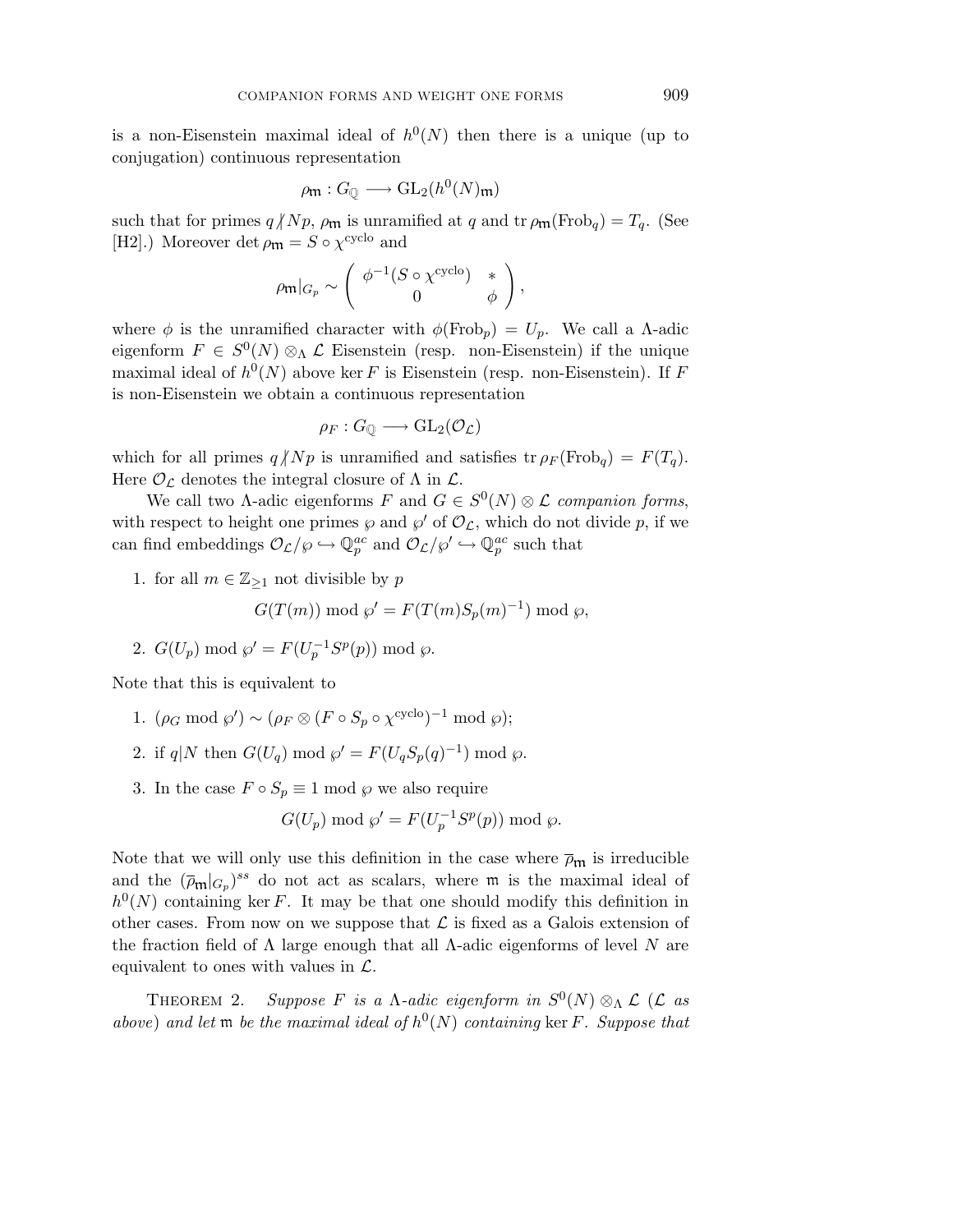$for \ all \ q|N, \ F(U_q) = 0. \ \ Suppose \ also \ that \ \overline{\rho}_{\mathfrak{m}}|_{G_{\mathbb{Q}(\sqrt{(-1)^{(p-1) / 2}}p)}} \ \ is \ absolutely \$ irreducible and  $(\overline{\rho}_{\mathfrak{m}}|_{G_p})^{ss}$  does not consist of scalar matrices. Let  $\wp$  be a height one prime of  $\mathcal{O}_{\mathcal{L}}$  not dividing p. Then the following are equivalent.

1. 
$$
(\rho_F \mod \wp)|_{G_p} \sim \begin{pmatrix} * & 0 \\ 0 & * \end{pmatrix}
$$
.

2. *F* has a companion form *G* with respect to *℘* and some second height one prime  $\wp'$  of  $\mathcal{O}_\mathcal{L}$  which does not divide p.

Before proving this theorem we make two remarks. First, the theorem is the Λ-adic analogue of a conjecture of Serre which was proved by Gross in his beautiful paper [Gr]. Second, the condition that  $F(U_q) = 0$  for  $q|N$ is mostly for simplicity. All we really need assume is that  $F(U_q) = 0$  if  $q|N$ and  $\overline{\rho}_{m}$  is unramified at *q*. In any case, if *F* is an eigenform of level *N* and if  $N' = N \prod_{q \mid N} q$  then there is an eigenform  $F'$  of level  $N'$  with  $\rho_{F'} = \rho_F$ ,  $F'(U_q) = 0$  for all  $q|N$  and  $F'(T(n)) = F(T(n))$  for all *n* coprime to *N*.

We now turn to the proof of the theorem. We first show that condition two implies condition one. We know that

$$
(\rho_G \bmod \varphi') \sim (\rho_F \otimes (F \circ S_p \circ \chi^{\text{cyclo}})^{-1} \bmod \varphi).
$$

But we also know that

$$
(\rho_G \bmod \varphi')|_{G_p} \sim \left(\begin{array}{cc} \phi(F \circ S_p \circ \chi^{\text{cyclo}})^{-1} & * \\ 0 & \phi^{-1}(F \circ S^p \circ \chi^{\text{cyclo}}) \end{array}\right) \bmod \varphi
$$

where  $\phi$  is unramified with  $\phi(\text{Frob}_p) = F(U_p)$ . On the other hand

$$
\begin{aligned} & (\rho_F \otimes (F \circ S_p \circ \chi^{\text{cyclo}})^{-1} \bmod \wp)|_{G_p} \\ &\sim \left( \begin{array}{cc} \phi^{-1} (F \circ S^p \circ \chi^{\text{cyclo}}) & * \\ 0 & \phi (F \circ S_p \circ \chi^{\text{cyclo}})^{-1} \end{array} \right) \bmod \wp. \end{aligned}
$$

Thus we must have

$$
(\rho_G \bmod{\wp})|_{G_p} \sim \left(\begin{array}{cc} * & 0 \\ 0 & * \end{array}\right),
$$

as desired.

The reverse implication is much deeper. First note that by [Gr] (see also [CV] where the unproved hypotheses of [Gr] are removed) there is a maximal ideal **n** of  $h^0(N)$  such that

$$
\overline{\rho}_{\mathfrak{n}} \sim \overline{\rho}_{\mathfrak{m}} \otimes (S_p \circ \chi^{\text{cyclo}} \bmod \mathfrak{m})^{-1};
$$

 $(U_p \mod \mathfrak{n}) = (U_p^{-1}S^p(p) \mod \mathfrak{m})$ ; and  $U_q \equiv 0 \mod \mathfrak{n}$  for  $q|N$  (after some embedding of  $k(\mathfrak{n})$  into  $k(\mathfrak{m})$ ). Consider deformations  $\rho$  of  $\overline{\rho}_{\mathfrak{n}}$  to complete noetherian local  $W(k(\mathfrak{m}))$ -algebras with residue field  $k(\mathfrak{m})$  satisfying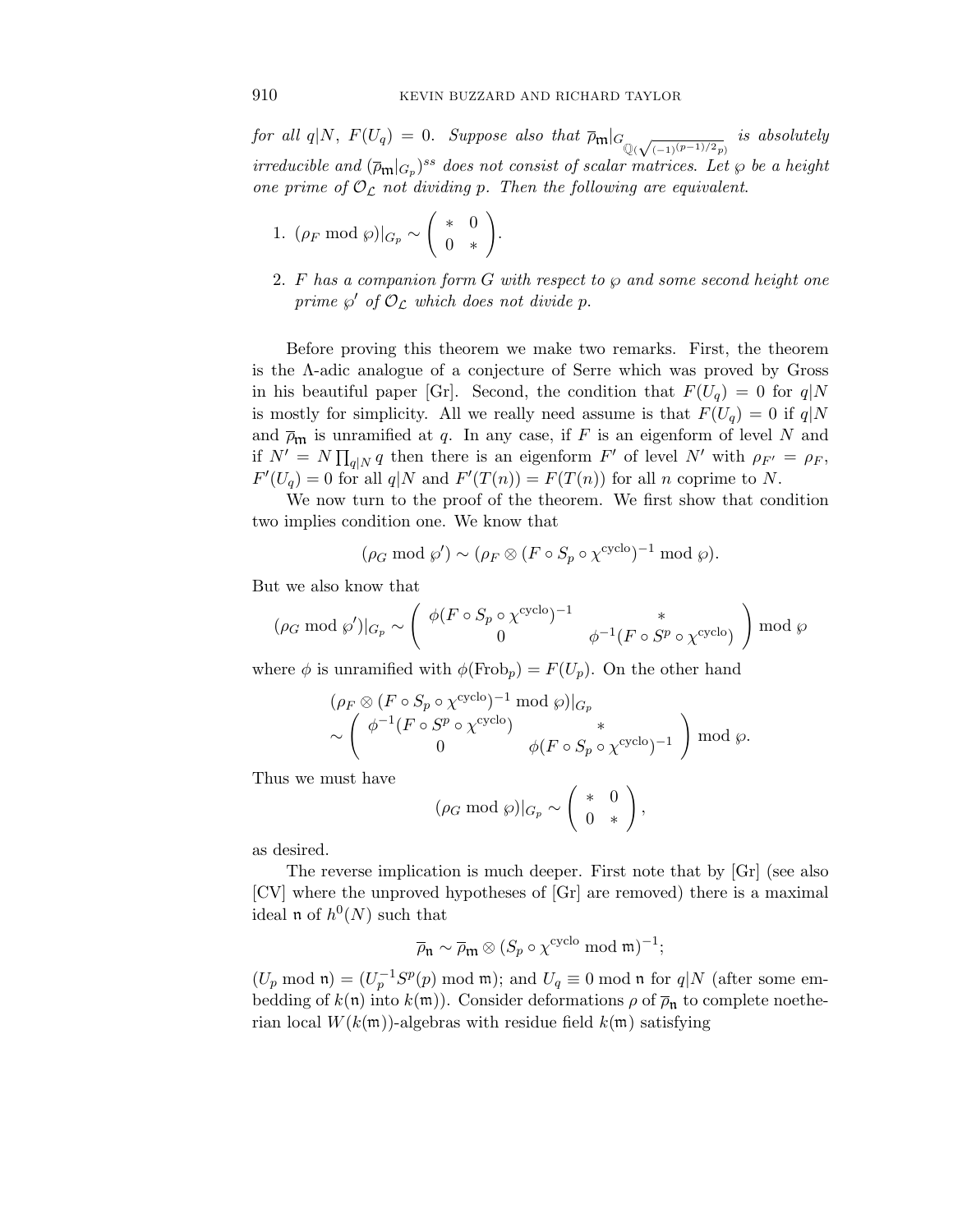- $\rho$  is unramified outside  $Np$ ,
- $\bullet$   $\rho|_{G_p} \sim$ Ã ∗ ∗ 0 *φ* ! with  $\phi$  unramified.

Let  $\rho^{\text{univ}} : G_{\mathbb{O}} \to GL_2(R)$  be the universal such deformation. Then by Theorem 1.1 of [D] there is a surjection  $h^0(N) \to R$  taking

- $T_q$  to tr  $\rho^{\text{univ}}(\text{Frob}_q)$  for  $q/Np$ ,
- $S_q$  to det  $\rho^{\text{univ}}(\text{Frob}_q)$  for  $q/Np$ ,
- $U_q$  to 0 for  $q|N$ ,
- $U_p$  to  $\phi^{\text{univ}}(\text{Frob}_p)$ .

(Note that if  $q|N$  then  $q^{a+b}|N$  where *a* denotes the conductor of  $\overline{\rho}_{\mathfrak{n}}$  at *q* and  $b = \dim \overline{\rho}_{\mathfrak{n}}^{I_q}$ . This is because  $U_q \in \mathfrak{n}$ .) However  $(\rho_F \otimes (F \circ S_p \circ \chi^{\text{cyclo}})^{-1} \mod \wp)$ is an example of such a lifting and so we get a map  $h^0(N) \to R \to \mathcal{O}_\mathcal{L}/\wp$ taking

- *T<sub>a</sub>* to  $(F \circ S_p \circ \chi^{\text{cyclo}}(\text{Frob}_q))^{-1}$ tr  $\rho_F(\text{Frob}_q)$  for  $q \nmid Np$ ,
- *S<sub><i>q*</sub> to  $(F \circ S_p \circ \chi^{\text{cyclo}}(\text{Frob}_q))^{-2} \det \rho_F(\text{Frob}_q)$  for  $q \nmid Np$ ,
- $U_q$  to 0 for  $q|N$ ,
- $U_p$  to  $\phi^{-1}(\text{Frob}_p)(F \circ S^p \circ \chi^{\text{cyclo}})(\text{Frob}_p)$ , where  $\phi$  is unramified and  $\phi(\text{Frob}_p) = F(U_p).$

We can take *G* to be any lifting of this map to a homomorphism  $h^0(N) \to \mathcal{O}_\mathcal{L}$ . The same method of proof gives the following result.

THEOREM 3. Let  $L/\mathbb{Q}_p$  be a finite extension with ring of integers  $\mathcal{O}_L$  and maximal ideal  $\lambda$ . Suppose that  $\rho: G_{\mathbb{Q}} \to GL_2(\mathcal{O}_L)$  is a continuous representation satisfying

- 1. *ρ* is ramified at only finitely many primes;
- 2. ( $\rho \mod \lambda$ ) is irreducible;
- 3. ( $\rho \mod \lambda$ ) is modular;
- 4. *ρ* is unramified at *p* and *ρ*(Frob*p*) has eigenvalues *α* and *β* with distinct reductions modulo *λ*.

Then there is an integer *N* coprime to *p* and two homomorphisms  $f_{\alpha}$ ,  $f_{\beta}$ :  $h^0(N) \to \mathcal{O}_L$  satisfying: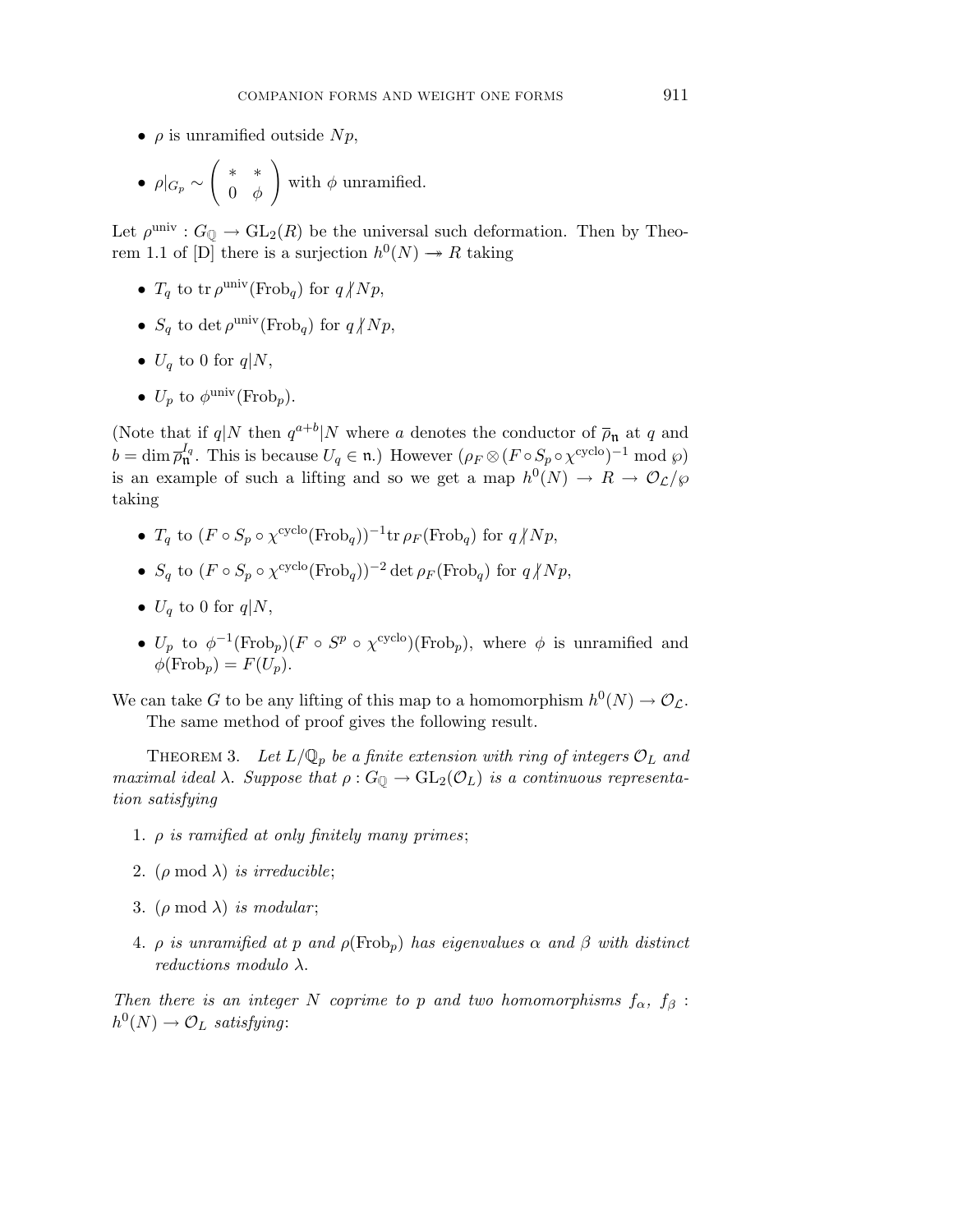- 1.  $f_{\alpha}(T_q) = f_{\beta}(T_q) = \text{tr} \rho(\text{Frob}_q) \text{ for all } q/Np;$
- 2.  $f_{\alpha}(S_q) = f_{\beta}(S_q) = \det \rho(\text{Frob}_q)$  for all  $q/Np$ ;
- 3.  $f_{\alpha}(U_q) = f_{\beta}(U_q) = 0$  for all  $q|N;$
- 4.  $f_{\alpha}(U_p) = \alpha$  and  $f_{\beta}(U_p) = \beta$ .

Gross's result [Gr] (completed by [CV]) ensures the existence of  $f_\alpha$  mod  $\lambda$ and  $f_\beta$  mod  $\lambda$ . When we argue as above and invoke Diamond's result [D] we prove the theorem.

## **2.** *p***-adic modular forms**

Let us first recall some facts about *p*-adic modular forms. Recall that  $X_1(N)$  has a natural model over  $\mathbb{Z}_p$  (in fact over  $\mathbb{Z}[1/N]$ ). It is a natural completion of the moduli space of elliptic curves *E* together with an embedding  $i:\mu_N\hookrightarrow E[N]$ . We will let *X* denote the pull-back of  $X_1(N)$  to  $\mathbb{C}_p$ . We will let  $X_0(p)/\mathbb{C}_p$  (resp.  $X(p)/\mathbb{C}_p$ ) denote the natural completion of the moduli space for elliptic curves *E*, an embedding  $i : \mu_N \hookrightarrow E[N]$  and an isogeny  $E \stackrel{\alpha}{\longrightarrow} E'$ of degree *p* (resp. and two points  $Q_1$ ,  $Q_2$  in  $E[p]$  whose Weil pairing is  $\zeta_p \in \mathbb{C}_p$ a fixed primitive  $p^{\text{th}}$  root of 1). Note that our use of the terminology  $X_0(p)$ and  $X(p)$  is nonstandard, but not mentioning the level N structure keeps the notation less cluttered.

There are natural maps  $\pi_3 : X(p) \to X_0(p)$  (resp.  $\pi_1 : X_0(p) \to X$ , resp.  $\pi_2: X_0(p) \to X$ ) which take  $(E, i, Q_1, Q_2)$  to  $(E, i, E \to E/\langle Q_1 \rangle)$  (resp.  $(E, i, E \stackrel{\alpha}{\longrightarrow} E')$  to  $(E, i)$ , resp.  $(E, i, E \stackrel{\alpha}{\longrightarrow} E')$  to  $(E', \alpha \circ i)$ ). These maps are all etale away from the cusps (as long as  $N \geq 5$ ). The map  $\pi_1 \circ \pi_3$  is also Galois with group  $SL_2(\mathbb{F}_p)$ , and  $\pi_3$  is thus also Galois and has group  $B(\mathbb{F}_p) \subset SL_2(\mathbb{F}_p)$ , the subgroup of upper triangular matrices. We will let  $\omega_X$ (resp.  $\omega_{X_0(p)}, \omega_{X(p)}, \ldots$ ) denote the canonical extension to the cusps of the pull back by the identity section of the sheaf of relative differentials of the universal elliptic curve over the noncuspidal locus of *X* (resp.  $X_0(p), X(p), \ldots$ ). Then  $\pi_1^* \omega_X = \omega_{X_0(p)}, \ \pi_3^* \omega_{X_0(p)} = \omega_{X(p)}$  and there is a natural map  $j = (\alpha^{\vee})^*$ :  $\omega_{X_0(p)} \to \pi_2^* \omega_X$ . After one inverts *p*, *j* becomes an isomorphism. When it will not cause confusion, we shall refer to any of these sheaves as simply  $\omega$ .

There is a natural identification of  $S_k(\Gamma_1(N))\otimes_{\mathbb{Z}}\mathbb{Z}_p$  with  $\Gamma(X_1(N)/\mathbb{Z}_p, \omega^{\otimes k})$ . There is a map from  $\mathbb{Z}_p((q))$  to  $X_1(N)$  corresponding to  $(\mathbb{G}_m/q^{\mathbb{Z}}, i^{\text{can}})/\mathbb{Z}_p((q))$ . Pulling back  $f \in \Gamma(X_1(N)/\mathbb{Z}_p, \omega^{\otimes k})$  to  $\mathbb{Z}_p((q))$  and dividing by the generator  $(dt/t)^{\otimes k}$  of  $\omega^{\otimes k}/\mathbb{Z}_p((q))$  correspond to taking the *q*-expansion of *f* at infinity. (Here *t* is the natural parameter on  $\mathbb{G}_m$  and  $i^{\text{can}}$  is induced by the tautological inclusion  $\mu_N \subset \mathbb{G}_m$ .)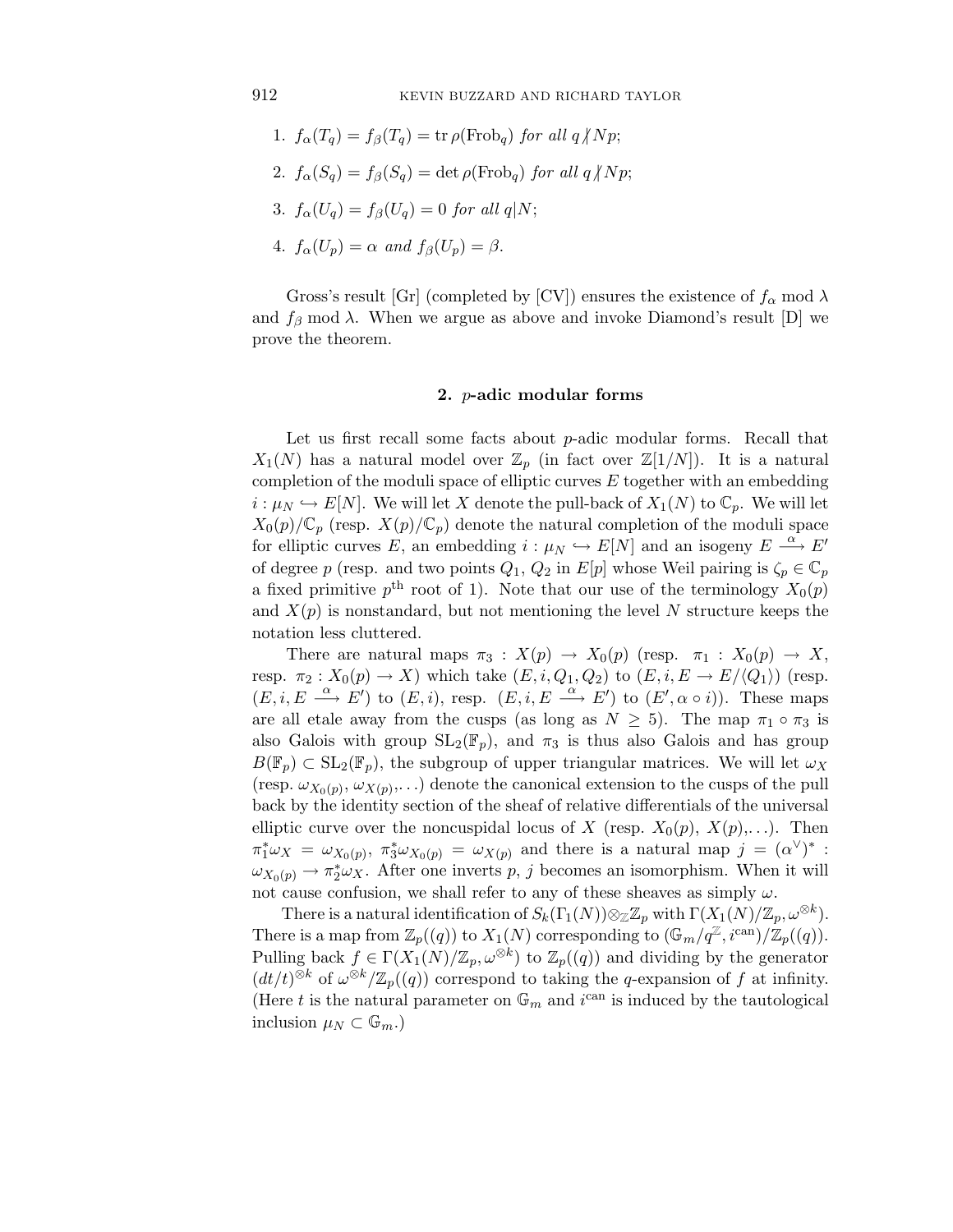The curve  $X_1(N)/\overline{\mathbb{F}}_p$  has a finite number, *s*, of supersingular points. We let *SS* denote the union of their residue discs. This is a rigid analytic space isomorphic to the union of *s* open discs each of radius 1. Choose parameters  $T_1, ..., T_s$  such that the completed local ring of  $X_1(N)/\mathbb{Z}_p^{nr}$  at the *i*<sup>th</sup> supersingular point is  $\mathbb{Z}_p^{nr}[[T_i]]$ . Here  $\mathbb{Z}_p^{nr}$  denotes the Witt vectors of  $\overline{\mathbb{F}}_p$ . If  $I \subseteq [0,1)$ is a closed, open, or half-open interval with endpoints in  $p^{\mathbb{Q}}$ , then we define a rigid subspace *SSI* ⊆ *SS* to be the union over all supersingular residue discs of the points *x* such that if *x* is in the *i*<sup>th</sup> disc then  $|T_i(x)|_p \in I$ . Here the *p*-adic absolute value is normalised so that  $|p|_p = p^{-1}$ . So for example,  $SS[0, 1) = SS$ . If  $I = [0, r]$  (resp.  $[0, r)$ ,  $[r_1, r_2]$ , etc.) then *SSI* is a disjoint union of closed discs of radius  $r$  (resp. open discs of radius  $r$ , closed annuli of radii  $r_1$  and  $r_2$ , etc.) In general, *SSI* will depend on the choices of the  $T_i$ , but if  $I \subseteq (1/p, 1)$ or  $[0, 1/p] \subseteq I$  then *SSI* is independent of these choices because we have an integral model over  $\mathbb{Z}_p^{nr}$ . Note that we shall only consider *I* such that *SSI* is independent of choices in what follows. If  $r \in p^{\mathbb{Q}}$  and  $1 > r \geq 1/p$  we let  $X_{>r} = X - SS[0, r]$ . If  $r \in p^{\mathbb{Q}}$  and  $1 \ge r > 1/p$  we let  $X_{\ge r} = X - SS[0, r)$ .

We will let *E* denote the section of  $\omega_X^{\otimes (p-1)}$  over *X* with *q*-expansion at infinity

$$
1 - (2(p - 1)/B_{p-1}) \sum_{n=1}^{\infty} \sigma_{p-2}(n) q^n
$$

where  $B_{p-1}$  denotes the Bernoulli number, and  $\sigma_t(n) = \sum_{0 \le d \mid n} d^t$ . Then *E* has a single simple zero in each connected component of *SS*[0*,* 1*/p*] and no other zeros on *X*.

The theory of the canonical subgroup (see [Ka], particularly Theorem 3.10.7) provides rigid sections  $s_1, s_2 : X_{>p^{-p/(1+p)}} \to X_0(p)$  (corresponding to  $(E, i) \mapsto (E, i, E \to E/C)$  and  $(E, i) \mapsto (E/C, p^{-1}i, E/C \stackrel{p}{\longrightarrow} E)$  respectively, where  $C$  denotes the canonical subgroup). These sections are isomorphisms onto their images. The induced map  $\pi_1$  :  $(s_2 X_{>p^{-1/(1+p)}}) \rightarrow X_{>p^{-p/(p+1)}}$  is finite and surjective of degree *p*. It restricts to a finite surjective degree *p* map  $s_2X_{\geq r} \to X_{\geq r}$  for any *r* with  $1 \geq r > p^{-1/(p+1)}$ . The induced map  $\pi_1$ :  $s_2SS[p^{-1/(1+p)}, p^{-1/(1+p)}] \to SS[0, p^{-p/(1+p)}]$  is finite surjective of degree  $p+1$ . The induced map  $\pi_1 : s_2SS(p^{-p/(1+p)}, p^{-1/(1+p)}) \rightarrow SS(p^{-p/(1+p)}, p^{-1/(1+p)})$  is an isomorphism. Thus  $\pi_1^{-1}SS[0, p^{-1/(1+p)}) = s_2SS(p^{-p/(1+p)}, p^{-1/(p(1+p))})$ . In fact, if  $p^{-p/(1+p)} < r < p^{-1/(1+p)}$  then

$$
s_2: SS[1/(pr), r^{1/p}] \to \pi_1^{-1}SS[0, r].
$$

We let  $\mathcal{S}_k(N)$  denote the space of sections of  $\omega_X^{\otimes k}$  over  $X_{\geq 1}$  which vanish at each cusp. This is a *p*-adic Banach space and one of the norms in the natural equivalence class is given by  $||f|| = \sup_{n>0} |a_n(f)|$ , where f has q-expansion  $\sum_{n=1}^{\infty} a_n(f) q^n$  at infinity. The operators  $T(n)$  for  $p \nmid n$  and the diamond operators act naturally on these spaces. One can also define an operator  $U_p$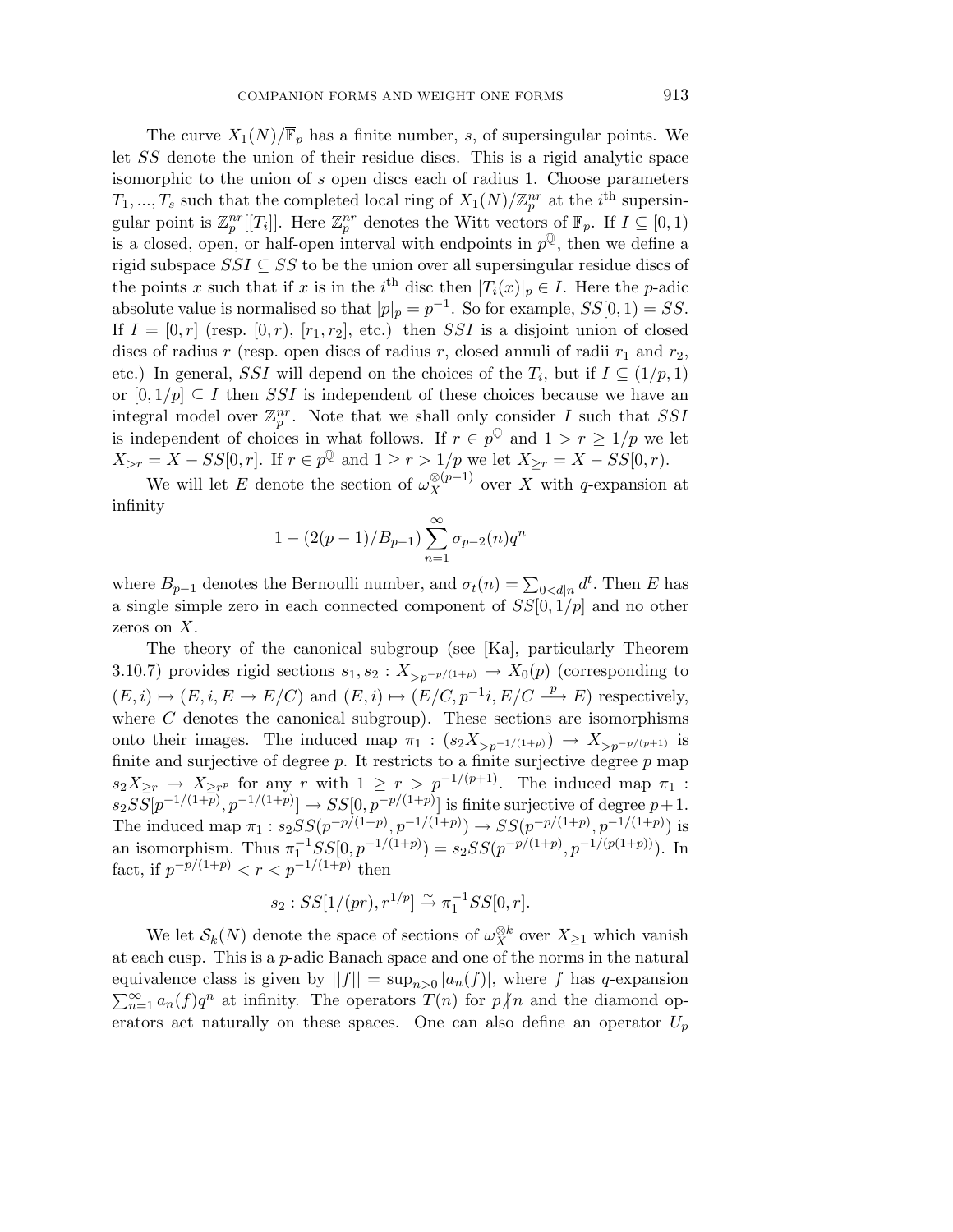satisfying  $a_n(f|U_p) = a_{np}(f)$ . Hida shows that his idempotent *e* is defined on this space and that  $eS_k(N)$  is finite dimensional,  $U_p$  is an isomorphism on  $eS_k(N)$  and that  $U_p$  is topologically nilpotent on  $(1-e)S_k(N)$ . (For this and the references to Hida in the next paragraph see [H1] and [Go].)

We also let  $S_k^{>r}(N)$  (resp.  $S_k^{\geq r}(N)$ ) denote the space of sections of  $\omega_X^{\otimes k}$ over  $X_{\geq r}$  (resp.  $X_{\geq r}$ ). These spaces are preserved by the Hecke operators *T*(*n*) for *p*<sup> $\mid$ *n*</sup> and by the diamond operators. For 1 ≥ *r* > *p*<sup>-*p*/(1+*p*) we define</sup> a continuous operator  $V : \mathcal{S}_k^{\ge r}(N) \to \mathcal{S}_k^{\ge r^{1/p}}(N)$  as the composite

$$
\Gamma(X_{\geq r}, \omega_X^{\otimes k}) \xrightarrow{\pi_1^*} \Gamma(s_2(X_{\geq r^{1/p}}), \omega_X^{\otimes k}) \xrightarrow{p^{-k}(s_2^*\circ j)} \Gamma(X_{\geq r^{1/p}}, \omega_X^{\otimes k}).
$$

We have that

$$
f|V = \sum_{n=1}^{\infty} a_n(f)q^{np}.
$$

For  $1 \geq r > p^{-p/(1+p)}$ , the Hecke operator  $U_p$  gives a continuous map  $U_p$  :  $S_k^{\geq r1/p}(N) \to S_k^{\geq r}(N)$ . For  $k > 1$  this is Corollary II.3.7 of [Go]. As Coleman explained to us, the case  $k \leq 1$  can be reduced to the case  $k > 1$ because the map  $U_p$  is the composite:

$$
\mathcal{S}_k^{\geq r^{1/p}}(N) \stackrel{(E^w|V)}{\longrightarrow} \mathcal{S}_{k+w(p-1)}^{r^{1/p}}(N) \stackrel{U_p}{\longrightarrow} \mathcal{S}_{k+w(p-1)}^{\geq r}(N) \stackrel{E^{-w}}{\longrightarrow} \mathcal{S}_k^{\geq r}(N).
$$

Let  $S^0(N)^{(k)}$  denote the set of  $F \in S^0(N)$  such that  $F|S_p(x) = x^{k-1}F$  for  $x \in \mu_{p-1} \subset \mathbb{Z}_p^{\times}$ . Then Hida showed that

$$
(S^0(N)^{(k)}/(u-(1+p)^{k-2})S^0(N)^{(k)})\otimes \mathbb{C}_p \overset{\sim}{\to} e\mathcal{S}_k(N)
$$

via a map taking *F* to  $\sum_{n=1}^{\infty} (F(T(n)) \mod (u - (1+p)^{k-2})) q^n$ . If  $k \geq 2$  then Hida also showed that

$$
e\mathcal{S}_k(N) = e(S_k(\Gamma_1(N) \cap \Gamma_0(p)) \otimes \mathbb{C}_p)
$$

and hence we may deduce that

$$
eS_k(N) \subset S_k^{>p^{-p/(p+1)}}(N).
$$

The following lemma seems to be well-known to experts, but for lack of a reference we sketch a proof.

LEMMA 1. 
$$
eS_k(N) \subset S_k^{>p^{-p/(p+1)}}(N)
$$
.

Let  $1 > r > p^{-p/(1+p)}$ . The main point is to see that  $U_p : \mathcal{S}_k^{\geq r}(N) \to$  $\mathcal{S}_k^{\geq r}(N)$  is completely continuous. This follows because  $\mathcal{S}_k^{\geq r}(N) \hookrightarrow \mathcal{S}_k^{\geq r1/p}(N)$ is completely continuous being the composite

$$
\mathcal{S}_k^{\geq r}(N) \xrightarrow{E^w} \mathcal{S}_{k+(p-1)w}^{\geq r}(N) \hookrightarrow \mathcal{S}_{k+w(p-1)}^{\geq r^{1/p}}(N) \xrightarrow{E^{-w}} \mathcal{S}_k^{\geq r^{1/p}}(N)
$$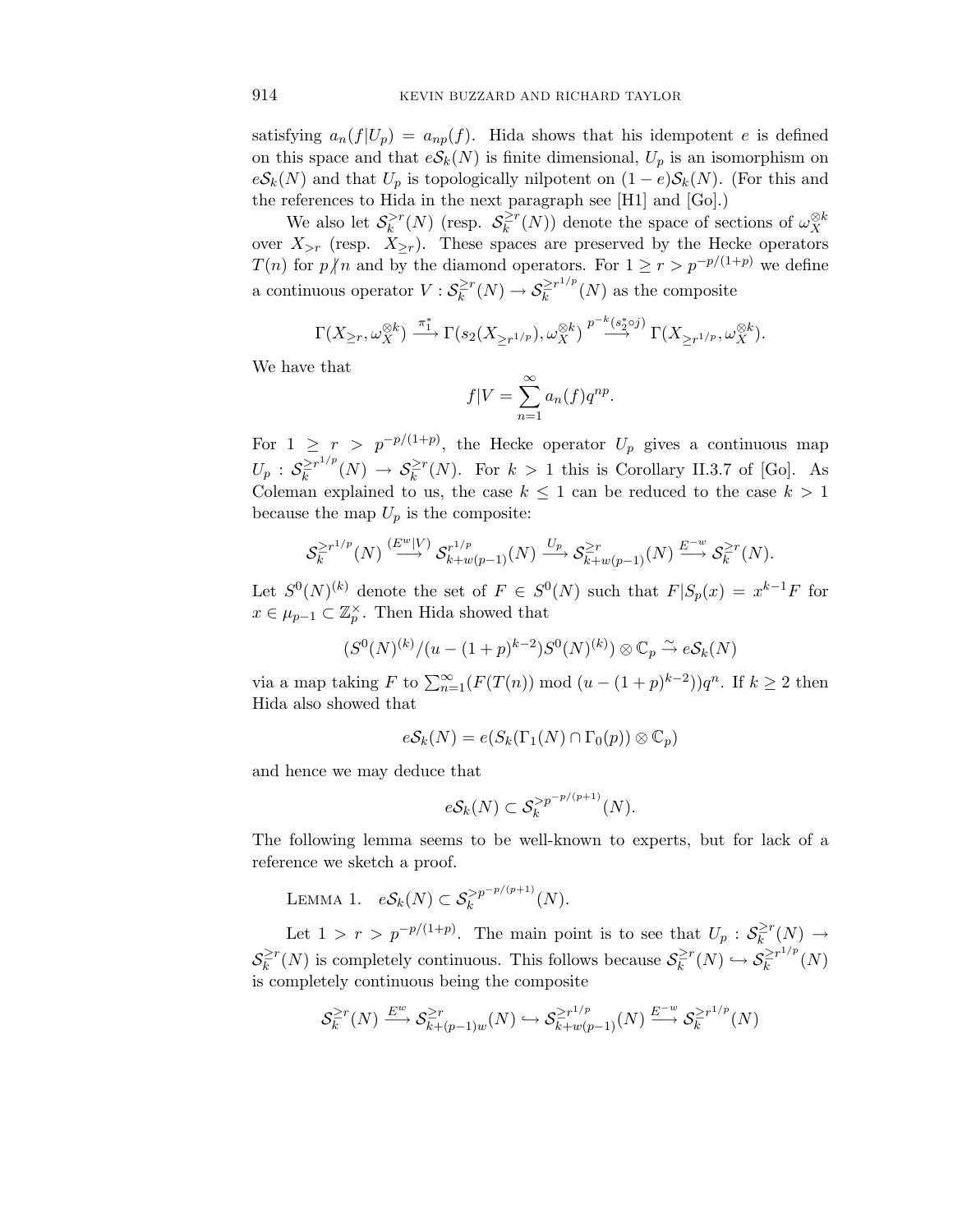where the middle map is known to be completely continuous for *w* sufficiently large (see [Go, Cor. I.2.9]). Moreover all eigenvalues of  $U_p$  are integral, because the same is true in  $\mathcal{S}_k(N)$  as follows from the *q*-expansion. Thus by Serre's theory [S1] (particularly Propositions 7 and 12), we may write  $\mathcal{S}_k^{\geq r}(N) = e^t \mathcal{S}_k^{\geq r}(N) \oplus (1-e^t) \mathcal{S}_k^{\geq r}(N)$ , where *e'* is an idempotent commuting with  $U_p$ , where  $e'S_k^{\geq r}(N)$  is finite dimensional and is spanned by generalised eigenvectors of  $U_p$  with unit eigenvalues, and where  $U_p$  is topologically nilpotent on  $(1-e')\mathcal{S}_k^{\geq r}(\tilde{N})$ . Thus if  $f \in \mathcal{S}_k^{\geq r}(N)$  we see that  $e'f = \lim_{r \to \infty} U_p^{r!}f$  and so  $e' = e|_{\mathcal{S}_k^{\geq r}(N)}.$ 

Let  $f \in eS_k(N)$ . We can find a sequence  $f_n \in eS_{k+p^n(p-1)}(N)$  such that  $f_n \to f$  (in terms of their *q*-expansions at infinity). (For example  $f_n =$  $e(fE^{p^{n+1}})$ .) Then by Hida's result, for *n* sufficiently large,  $f_n \in \mathcal{S}_{k+p^n(p-1)}^{\geq r}(N)$ . Finally  $e(f_n/E^{p^{n+1}}) \to f$  in  $eS_k(N)$ , but as each  $e(f_n/E^{p^{n+1}})$  lies in the finite dimensional subspace  $eS_k^{\geq r}(N) \subset S_k^{\geq r}(N)$  we also see that  $f \in eS_k^{\geq r}(N)$ , as desired.

We will now state and prove our key technical result.

THEOREM 4. Suppose  $k \in \mathbb{Z}$ ,  $N \in \mathbb{Z}_{\geq 5}$  and  $p \geq 5$  is a prime not dividing *N*. Suppose  $\alpha$  and  $\beta$  are distinct nonzero elements of  $\mathbb{C}_p$ . Suppose that  $f_{\alpha}, f_{\beta} \in \mathcal{S}_k^{>t}(N)$  for some  $t < 1$  are eigenvectors for  $U_p$  with eigenvalues *α* and *β*. Suppose finally that for all positive integers *n* not divisible by *p*,

$$
a_n(f_\alpha)=a_n(f_\beta).
$$

Then  $f = (\alpha f_\alpha - \beta f_\beta)/(\alpha - \beta)$  is classical, i.e. lies in  $S_k(\Gamma_1(N)) \otimes \mathbb{C}_p$ .

We first note that we may take  $t = p^{-p/(1+p)}$  (because  $\alpha$  and  $\beta$  are nonzero). Set  $f' = (f_{\alpha} - f_{\beta})/(\alpha - \beta)$  so that  $f' = f|V \in \mathcal{S}_k^{>p^{-1/(1+p)}}(N)$ . Choose  $r, r' \in p^{\mathbb{Q}}$  with

$$
p^{-p/(1+p)} < r' < r < p^{-1/(1+p)}.
$$

Let *S* denote  $(\pi_1 \circ \pi_3)^{-1}SS[0,r] \subset X(p)$ . Define a section *g* of  $\omega_{X(p)}^{\otimes k}$  over *S* by  $g = \pi_3^* \circ j^{-1} \circ \pi_2^*(p^k f')$ . We will show below that *g* is invariant for the action of  $SL_2(\mathbb{F}_p)$ . Because  $S \to SS[0, r]$  is finite it will then follow that  $g = (\pi_3 \circ \pi_1)^*(h)$  for some section *h* of  $\omega_X$  on  $SS[0,r]$ . On the other hand, on  $s_2(SS(p^{-1/(1+p)}, r^{1/p}))$  we have  $\pi_2^*(p^k f') = j \circ \pi_1^*(f)$  and hence on  $\pi_3^{-1} s_2(SS(p^{-1/(1+p)}, r^{1/p}))$  we have  $g = (\pi_3 \circ \pi_1)^*(f)$ . Thus  $h|_{SS(p^{-p/(1+p)}, r]} = f$ . Then we glue the sections *h* on  $SS[0, r]$  and *f* on  $X_{\geq r'}$  to give the desired section  $f \in S_k(\Gamma_1(N)) \otimes_{\mathbb{Z}} \mathbb{C}_p$  (by rigid GAGA, [Ko]).

We now turn to the proof that *g* is invariant under  $SL_2(\mathbb{F}_p)$ . If *C* is a connected component of *S*, let  $G_C$  denote the subgroup of  $SL_2(\mathbb{F}_p)$  stabilising *C*. Note that  $B(\mathbb{F}_p)$  acts transitively on the connected components of *S* lying over any given connected component of  $SS[0, r]$  and so  $SL_2(\mathbb{F}_p) = B(\mathbb{F}_p) \cdot G_C$ .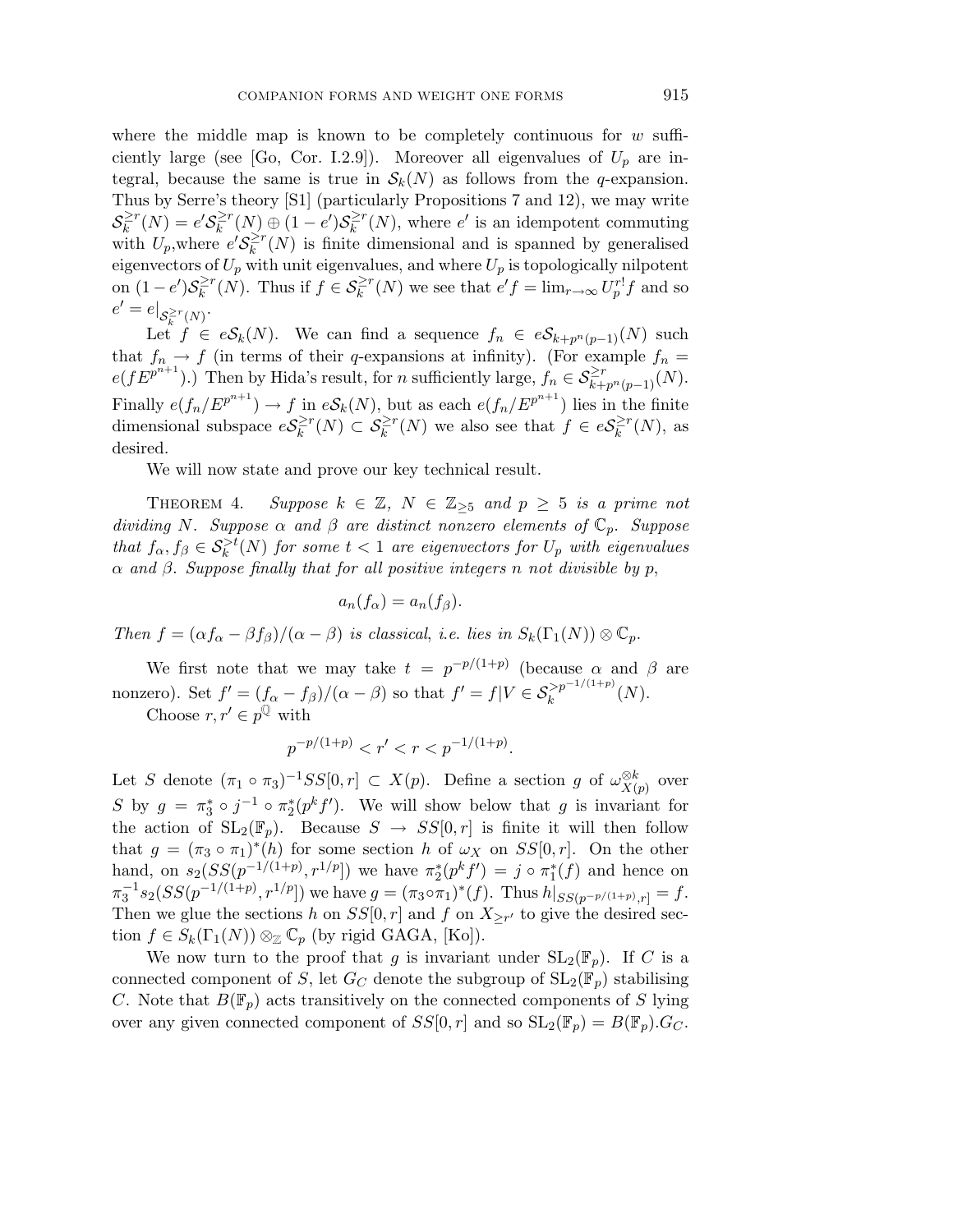On the other hand  $B(\mathbb{F}_p)$  fixes *g*. Thus it will suffice to show that  $G_C$  fixes *g*| $C$  for any connected component *C*. Let  $\sigma \in G_C$  and let

$$
C' = \pi_3^{-1} s_2(SS(p^{-1/(1+p)}, r^{1/p})) \cap \sigma^{-1} \pi_3^{-1} s_2(SS(p^{-1/(1+p)}, r^{1/p})).
$$

On  $C'$  we have

$$
\sigma^*(g) = \sigma^* \pi_3^* j^{-1} \pi_2^* (p^k f') = \sigma^* \pi_3^* \pi_1^* (f) = \pi_3^* \pi_1^* (f) = \pi_3^* j^{-1} \pi_2^* (p^k f') = g.
$$

Thus it suffices to show that  $C'$  is infinite. Suppose that  $\pi_3 : C \to \pi_1^{-1}SS[0,r]$ has degree *d*. Then

$$
\pi_1 \pi_3 : \pi_3^{-1} s_2(SS(p^{-1/(1+p)}, r^{1/p}]) \to SS(p^{-p/(1+p)}, r]
$$

is of degree *dp*, as is

$$
\pi_1 \pi_3 : \sigma^{-1} \pi_3^{-1} s_2(SS(p^{-1/(1+p)}, r^{1/p})) \to SS(p^{-p/(1+p)}, r].
$$

Hence, since the degree of  $C \to SS[0, r]$  is  $d(p+1)$ , it follows by an elementary argument that the fibres of  $\pi_1 \pi_3 : C' \to SS(p^{-p/(1+p)}, r]$  have cardinality at least  $d(p-1)$  and  $C'$  surjects onto  $SS(p^{-p/(1+p)}, r]$ . The theorem follows.

Before proceeding to the proof of our main theorem we note that Theorem 4 gives a partial answer to a question of Gouvea. We will call two normalised eigenforms  $f_1, f_2 \in S_k(N)$  equivalent away from p if  $a_n(f_1) = a_n(f_2)$ for all *n* not divisible by *p*. Gouvea notes ([Go,  $\S II.3.3$ ]) that if *f* is any normalised eigenform in  $\mathcal{S}_k(N)$  and if  $\alpha \in \mathbb{C}_p$  satisfies  $|\alpha|_p < 1$  then there is an eigenform  $f_{\alpha} \in S_k(N)$  equivalent away from *p* to *f* with  $f_{\alpha}|U_p = \alpha f_{\alpha}$ . Gouvea asks how many of these eigenforms  $f_{\alpha}$  can be overconvergent, i.e. lie in  $\mathcal{S}_k^{>r}(N)$ for some  $r < 1$ . Our theorem implies the following result.

COROLLARY 1. With the notation as above, and for fixed f,  $f_\alpha$  can be overconvergent for at most two nonzero values of  $\alpha$ . If  $f_{\alpha}$  and  $f_{\beta}$  are overconvergent for two distinct and nonzero  $\alpha$  and  $\beta$  then  $(\alpha f_{\alpha} - \beta f_{\beta})/(\alpha - \beta) \in$  $S_k(\Gamma_1(N)) \otimes \mathbb{C}_p$ . In particular  $k \geq 1$ ,  $\alpha \beta = p^{k-1} \chi(p)$  where  $f | \langle p \rangle = \chi(p) f$ , and the Galois representation  $\rho_f$  associated to f is crystalline at p.

#### **3. Weight one forms**

Putting the results of the last two sections together we are now in a position to prove our main theorem. Let  $L/\mathbb{Q}_p$  be a finite extension with ring of integers  $\mathcal{O}_L$  and maximal ideal  $\lambda$ .

THEOREM 5. Suppose that  $\rho: G_{\mathbb{Q}} \to GL_2(\mathcal{O}_L)$  is a continuous representation satisfying the following conditions.

1. *ρ* ramifies at only finitely many primes.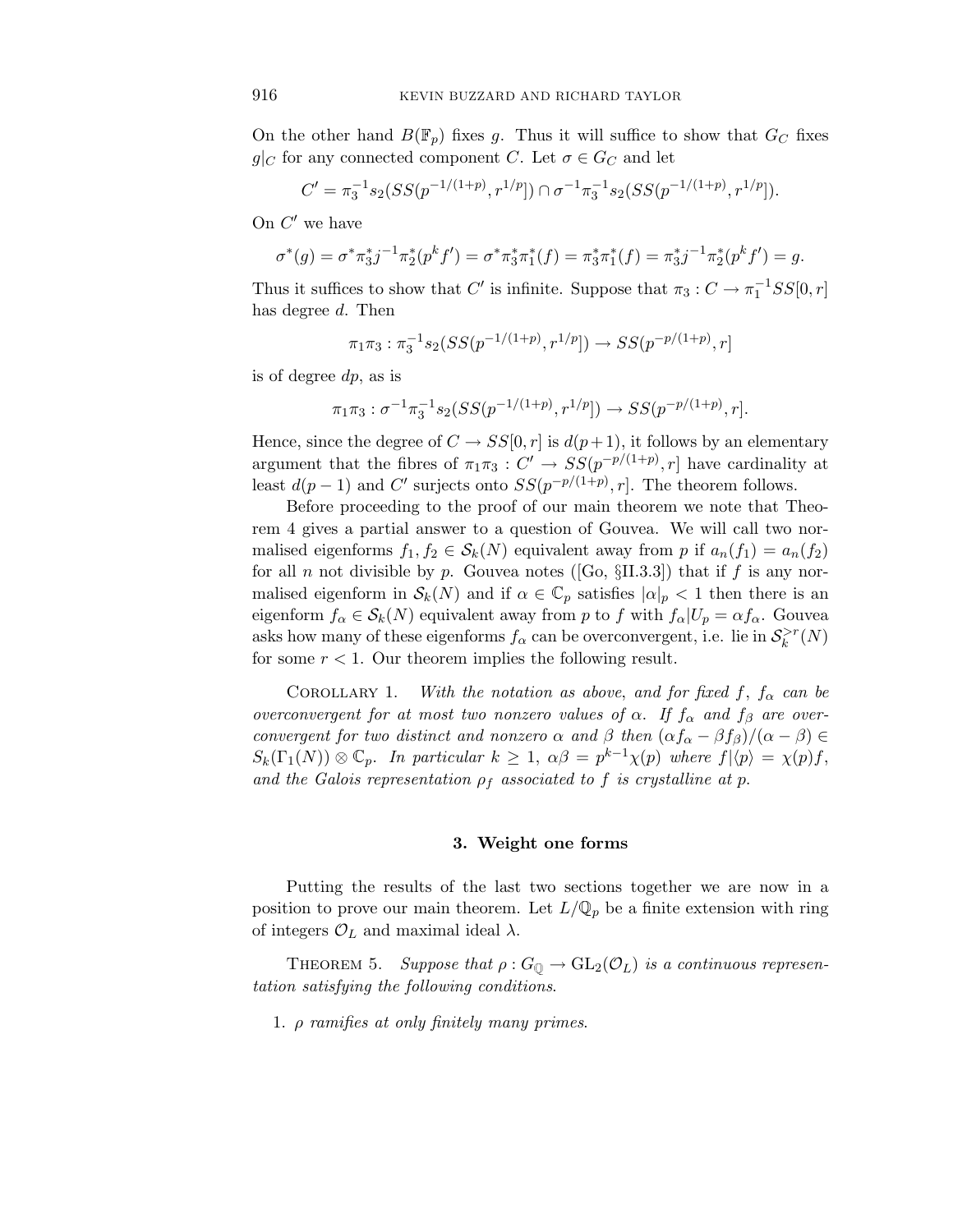- 2.  $(\rho \mod \lambda)$  is modular and irreducible.
- 3. *ρ* is unramified at *p* and  $\rho(\text{Frob}_p)$  has eigenvalues  $\alpha$  and  $\beta$  with distinct reductions modulo *λ*.

Then there exists an integer *N* coprime to *p* and an eigenform  $f \in S_1(\Gamma_1(N))\otimes_{\mathbb{Z}}$  $\mathcal{O}_L$  such that for almost all primes *q*,  $a_q(f) = \text{tr } \rho(\text{Frob}_q)$ . In particular  $\rho$  has finite image and for any embedding  $i : L \hookrightarrow \mathbb{C}$  the Artin *L*-function  $L(i \circ \rho, s)$ is entire.

Combining Theorem 3 and Lemma 1 we can find such an integer *N* and two sections  $f_{\alpha}$  and  $f_{\beta}$  in  $eS_1^{p/(p+1)}(N)$  which are eigenvectors for the Hecke operators  $T(n)$  for  $p \nmid n$  and for  $U_p$  and which have the following eigenvalues.

- $f_{\alpha}|T_q = (\text{tr}\,\rho(\text{Frob}_q))f_{\alpha}$  and  $f_{\beta}|T_q = (\text{tr}\,\rho(\text{Frob}_q))f_{\beta}$  if  $q/Np$ .
- $f_{\alpha}|\langle q \rangle = (\det \rho(\text{Frob}_q))f_{\alpha}$  and  $f_{\beta}|\langle q \rangle = (\det \rho(\text{Frob}_q))f_{\beta}$  if  $q \nmid Np$ .
- $f_{\alpha}|U_q = 0$  and  $f_{\beta}|U_q = 0$  if  $q|N$ .
- $f_{\alpha}|U_p = \alpha f_{\alpha}$  and  $f_{\beta}|U_p = \beta f_{\beta}$ .

Then by Theorem 4 we see that

$$
f = (\alpha f_{\alpha} - \beta f_{\beta})/(\alpha - \beta) \in S_1(\Gamma_1(N)) \otimes_{\mathbb{Z}} \mathcal{O}_L
$$

is the desired form.

COROLLARY 2. Let  $\mathcal L$  be a finite extension of the fraction field of  $\Lambda$ and let  $\wp$  be a height one prime of  $\mathcal{O}_{\mathcal{L}}$  above  $((1 + p)u - 1)$ . Suppose that  $F \in S^0(N) \otimes \mathcal{L}$  is a non-Eisenstein  $\Lambda$ -adic eigenform for which  $F|\langle x \rangle = x^{-1}F$  $for x \in \mu_{p-1} \subset \mathbb{Z}_p^{\times}$ . Suppose also that  $(\rho_F \mod \varphi)$  is unramified at  $p$  and the eigenvalues of  $(\rho_F \mod p)(\text{Frob}_p)$  are distinct modulo the maximal ideal of  $\mathcal{O}_{\mathcal{L}}/\wp$ . Then  $\sum_{n=1}^{\infty} (F(T(n)) \text{ mod } \wp) q^n \in S_1(\Gamma_1(Np)) \otimes_{\mathbb{Z}} (\mathcal{O}_{\mathcal{L}}/\wp)$ .

Gross has pointed out to us the following consequence of our main theorem. It partially answers a question posed to Gross by Serre.

COROLLARY 3. Suppose that  $p > 5$  is a prime and  $N \geq 5$  is an integer not divisible by *p*. Suppose that  $\overline{f} \in H^0(X_1(N) \times_{\mathbb{Z}_p} \overline{\mathbb{F}}_p, \omega)$  is a normalised eigenform such that  $\overline{f}|U_r = 0$  for all primes  $r|N$  and such that  $X^2 - a_p(\overline{f})X + \chi(p)$  has distinct roots, where  $\overline{f}|\langle p \rangle = \chi(p)\overline{f}$ . Suppose also that the Galois representation  $\overline{\rho}_{\overline{f}}: G_{\mathbb{Q}} \to GL_2(\overline{\mathbb{F}}_p)$  associated to  $\overline{f}$  is irreducible. Then  $\overline{f}$  is in the image of

$$
S_1(\Gamma_1(N)) \otimes_{\mathbb{Z}} \overline{\mathbb{F}}_p \hookrightarrow H^0(X_1(N) \times_{\mathbb{Z}_p} \overline{\mathbb{F}}_p, \omega)
$$

if and only if *p* does not divide the order of  $\overline{\rho}_{\overline{f}}(G_{\mathbb{Q}})$ .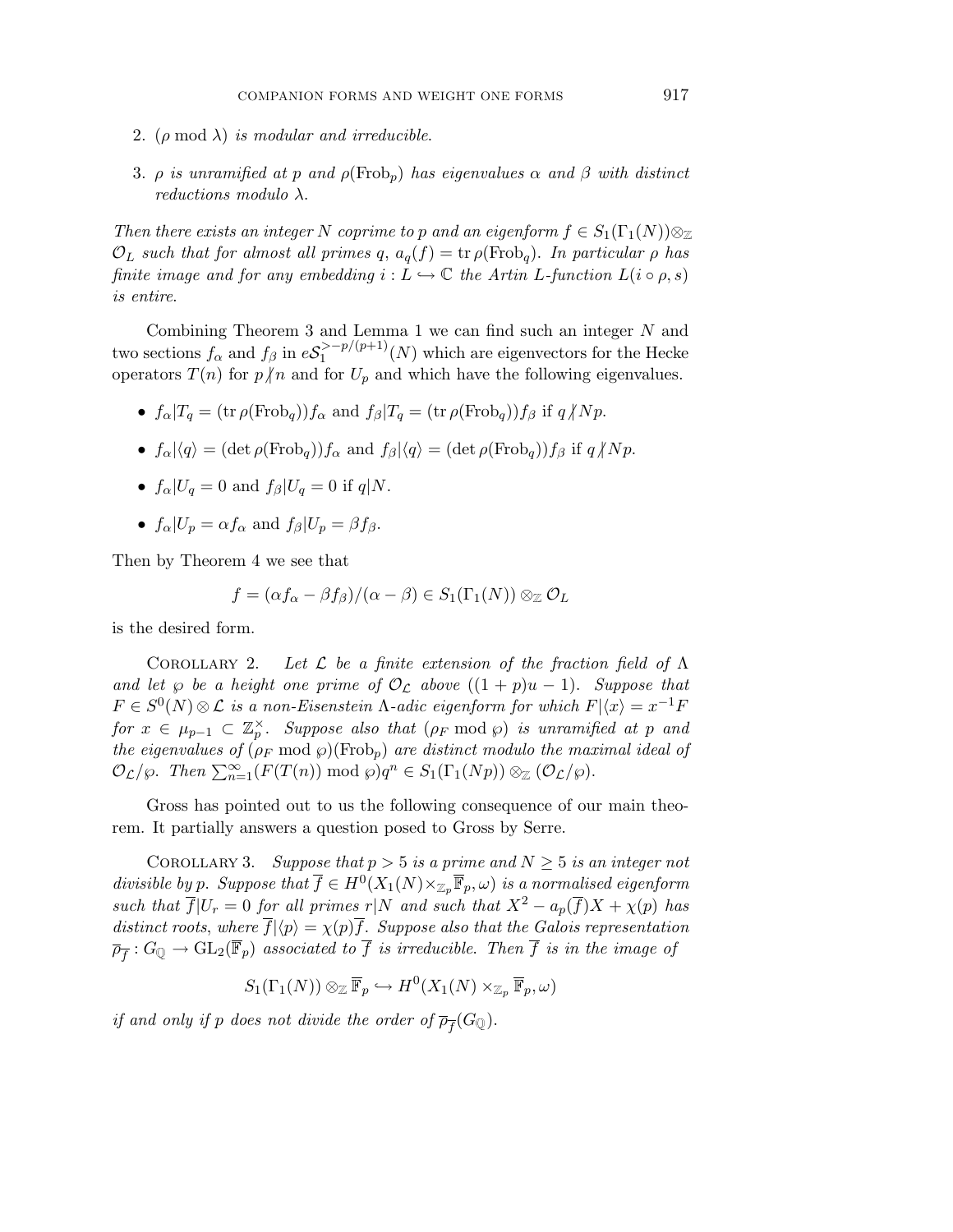(Before explaining the proof we remark that the condition that  $\overline{f}|U_r=0$ for  $r|N$  can almost certainly be suppressed, but we have not been through the slightly tedious details. We also remark that we could prove a similar theorem when  $p = 5$ , but in that case the conclusion would have to be slightly modified. We leave the details to the reader.)

First suppose that  $\overline{f}$  is in the image of

$$
S_1(\Gamma_1(N)) \otimes_{\mathbb{Z}} \overline{\mathbb{F}}_p \hookrightarrow H^0(X_1(N) \times_{\mathbb{Z}_p} \overline{\mathbb{F}}_p, \omega).
$$

Then we can find a finite extension  $L/\mathbb{Q}_p$  and a normalised eigenform  $f \in$  $S_1(\Gamma_1(N)) \otimes \mathcal{O}_L$  which reduces to  $\overline{f}$  (by the "going up theorem" applied to the Hecke algebra). The Galois representation  $\rho_f : G_{\mathbb{Q}} \to GL_2(\mathcal{O}_L)$  associated to *f* by Deligne and Serre [DS] has finite image and reduces to  $\overline{\rho_{\tau}}$ . By the classification of finite subgroups of  $GL_2(\mathbb{C})$  we see that the image of  $\rho_f$  can not have  $PSL_2(\mathbb{F}_p)$  as a subquotient (as  $p > 5$ ), and hence the image of  $\overline{\rho}_{\overline{f}}$  can not contain any conjugate of  $SL_2(\mathbb{F}_p)$ . The classification of finite subgroups of  $GL_2(\mathbb{F}_p)$  then shows that either  $\overline{\rho}_{\overline{f}}$  is reducible or p does not divide the order of  $\overline{\rho}_{\overline{f}}(G_{\mathbb{Q}})$ .

Conversely suppose that *p* does not divide the order of  $\overline{\rho}_{\overline{f}}(G_{\mathbb{Q}})$ . Then a simple cohomological calculation shows that we can find a finite extension  $L/\mathbb{Q}_p$  and a lifting  $\rho: G_{\mathbb{Q}} \to GL_2(\mathcal{O}_L)$  of  $\overline{\rho}_{\overline{f}}$  such that the image of  $\rho$  maps isomorphically to the image of  $\overline{\rho}_{\overline{f}}$ . (If  $\overline{\rho}_{\overline{f}}$  is defined over  $\mathbb{F}_q$  then any *L* containing the Witt vectors of  $\mathbb{F}_q$  will do.) By Proposition 2.7 of [E],  $\overline{\rho}_{\overline{f}}$  is unramified at *p* and  $\overline{\rho}$ (Frob<sub>*p*</sub>) has two distinct eigenvalues, namely the two roots of  $X^2 - a_p(\overline{f})X + \chi(p)$ . Thus  $\rho$  is also unramified at *p*, and so by our main theorem we can find a normalised eigenform  $f \in S_1(\Gamma_1(M)) \otimes \mathcal{O}_L$  for some positive integer *M*, such that  $a_r(f) = \text{tr } \rho(\text{Frob}_f)$  for all but finitely many primes *r*. By the theory of newforms we may in fact take  $M$  equal to the conductor of  $\rho$  and ensure that  $a_r(f) = \text{tr } \rho^{I_r}(\text{Frob}_r)$  for all primes *r*. Alternatively we may take *M* to be the product of the conductor of  $\rho$  and the product over all primes  $r|N$ of  $r^{\dim \rho^{I_r}}$ . We thus ensure that  $a_r(f) = \text{tr } \rho^{I_r}(\text{Frob}_r)$  if  $r/N$ , while  $a_r(f) = 0$ if  $r|N$ . On the other hand because  $f|U_r = 0$  if  $r|N$  we have that the product of the conductor of  $\overline{\rho}_{\overline{f}}$  and  $\prod_{r|N} r^{\dim \overline{\rho}_{f}^{I_r}}$  divides *N*. Also  $\rho$  and  $\overline{\rho}_{\overline{f}}$  have the same conductor (as *p* does not divide the order of  $\rho(G_{\mathbb{Q}})$  and  $\rho$  is unramified at *p*). Thus this last form *f* has level dividing *N* and reduces modulo *p* to *f*.

University of California at Berkeley, Berkeley, CA *Current address*: Imperial College, London, England *E-mail address*: buzzard@ic.ac.uk

Harvard University, Cambridge, MA *E-mail address*: rtaylor@math.harvard.edu